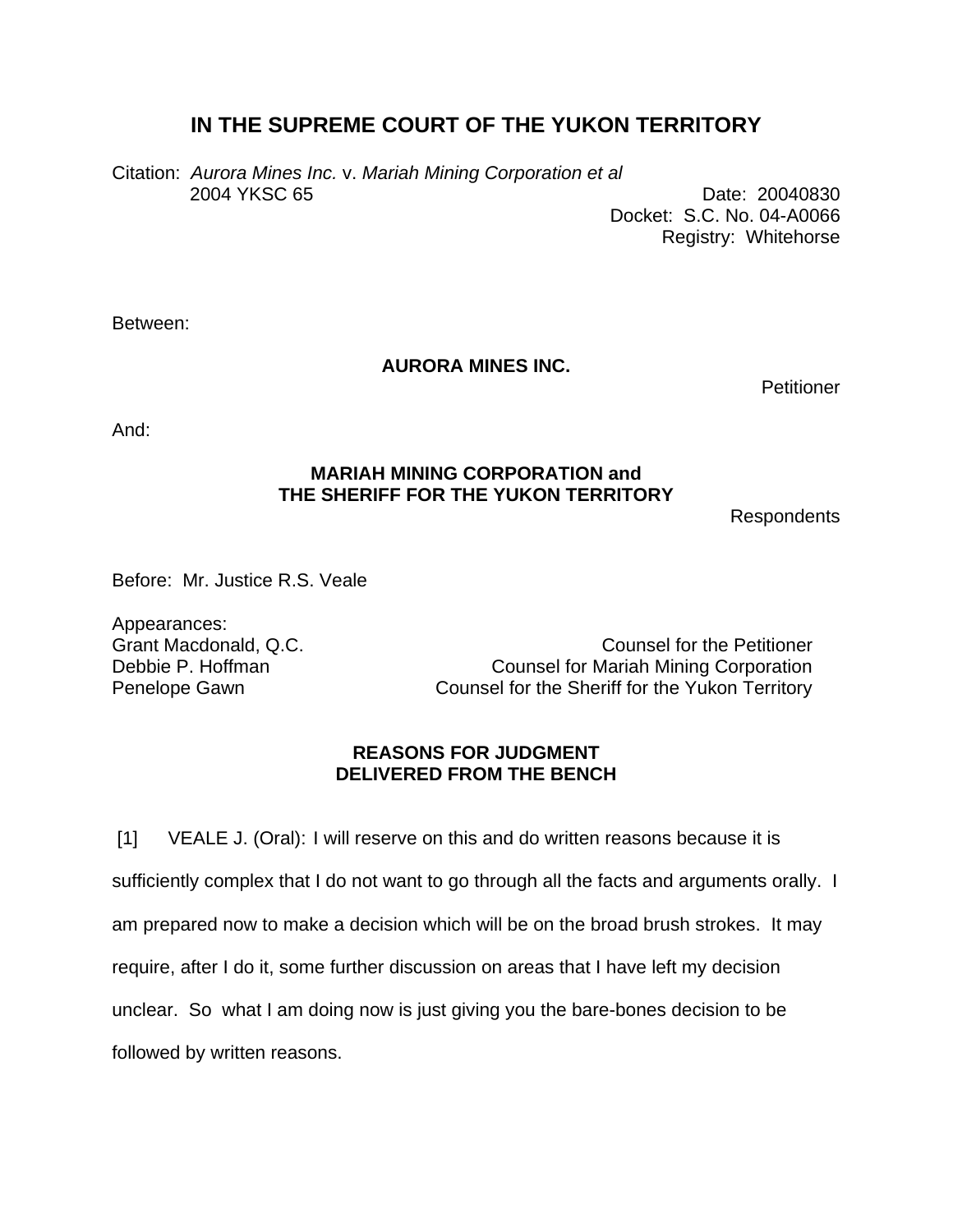[2] I guess firstly, I find that the seizure, as done on June 10 and the subsequent days, I find that to be commercially reasonable. Thus, the costs of seizure that are reasonable flow from that but I am going to be specific with respect to what costs are appropriate. So I would order that the legal costs associated with the seizure are to be taxed on a solicitor and own client basis.

[3] I am going to disallow the \$500.00 (US) a day claim. I will allow the cost to the Sheriff's office, and in my view, these costs should be done in Canadian funds, just so we have a simple amount to pay because they are all really Canadian fund costs and there is no reason to convert them. So the costs that I consider to be valid are the Sheriff's costs, whatever that number is, the travel costs incurred by Mr. Heasley, and convert those to Canadian.

[4] However, in my view, the reasonable commercial method of seizure would be to have stored these items at Barchen's property.

[5] With respect to the application today, I am going to order that the costs of Mariah Mining Corporation be assessed on a solicitor and own client basis as well.

[6] Now, I can put a date on when these costs are to be paid in order to have the equipment released but I want to hear from you on whether it is appropriate in the circumstances to do so because we have no idea what the number is.

[7] By the way, I should say as well, just to make it clear, that the promissory note amount should be recoverable but I am not going to give you an opinion on whose calculation is correct. Surely you can work that out.

[8] MS. HOFFMAN: My friend and I can work that out, My Lord.

[9] THE COURT: Yes. It is obviously in US funds.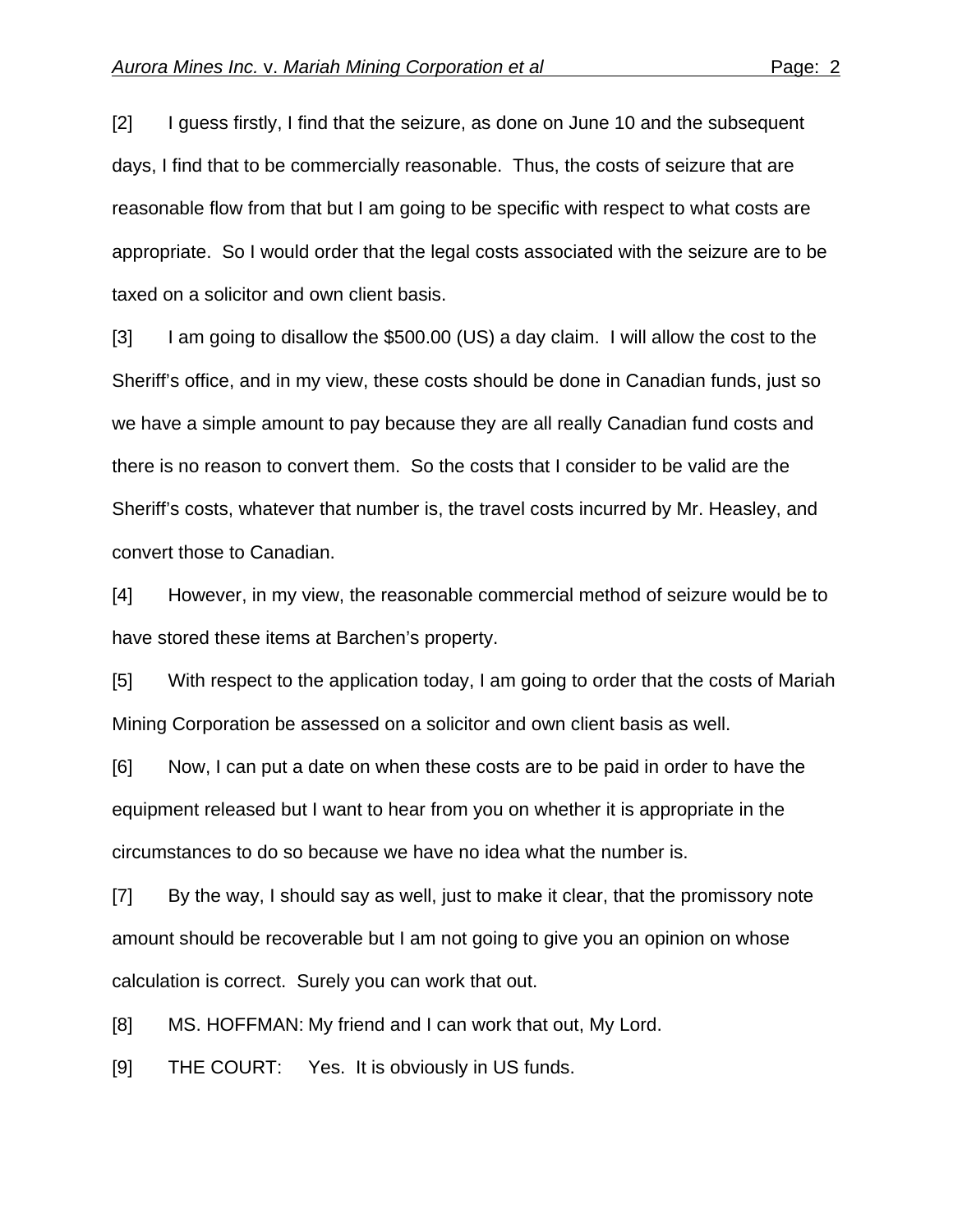[10] So I ask you for submissions on that issue about setting a date and what is realistic because if we set a date and you don't have the numbers or you don't have agreement or time to get back to court, it creates obvious problems. Would it be better for the two of you to go to the Trial Coordinator -- I know you are going on holidays, Ms. Hoffman -- go to the Trial Coordinator, get the next available time before me so that you can either come and say "here is our agreement," or come back and have further submissions because I think it is going to be difficult to arrive at those numbers without some affidavit material.

[11] MS. HOFFMAN: My Lord, I am thinking two thoughts here. The first one is that I am leaving on Thursday and I am completely booked in court, tomorrow and Wednesday.

[12] THE COURT: Right. No, I don't think you are going to do anything between now and then.

[13] MS. HOFFMAN: I can't. So if my friend and I -- my friend, I don't think is aware that I am gone until October the  $12<sup>th</sup>$  but I am just hoping that if my friend and I are going to be discussing this after I come back, that that would not -- if he was seeking anything further in terms of damages, that my being out of the jurisdiction ---

[14] THE COURT: I am not worried about his damages because he can bring that on at any time. What I am concerned about is surely Mr Macdonald's going to say "What do I have to pay and when to get this stuff released?"

[15] MS. HOFFMAN: Well, perhaps now that my friend has my dates he could tell you what his thoughts are.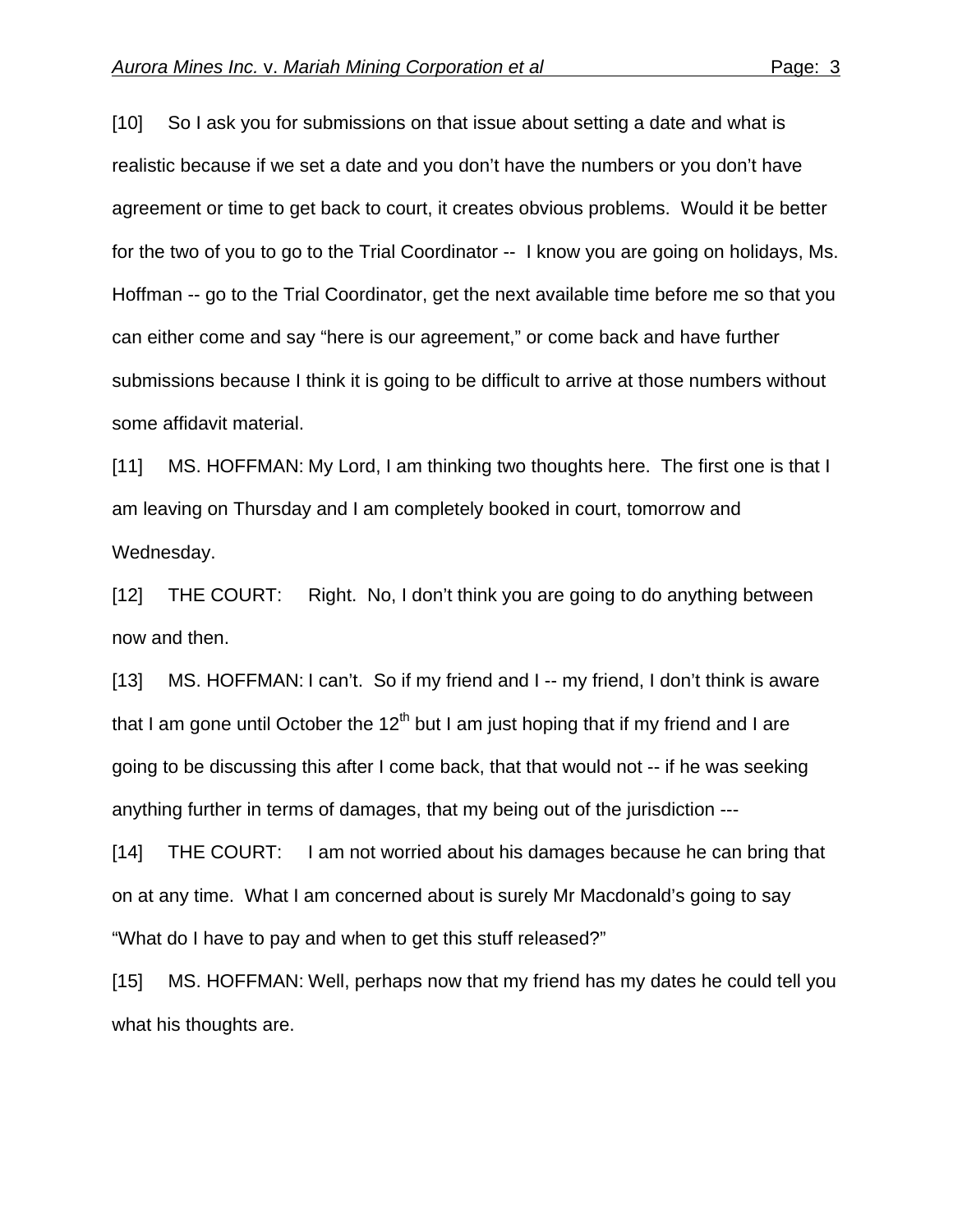[16] MR. MACDONALD: Well, the first is one point of clarification. I take it from what Your Lordship is saying that the Arkinstall invoice is disallowed. I don't think you said that specifically but I infer that from what you said.

[17] THE COURT: Yes.

[18] MR. MACDONALD: Well, I would hope that within the next two days we could make an effort. I appreciate my friend is in court but then if she is not going to be back until October  $12<sup>th</sup>$ , we can make an effort to determine what the amount is going to be. On the other hand ---

[19] THE COURT: The other thing I could do but this is to your prejudice though, I could say that counsel will attempt to negotiate a number and if it is not negotiated, whatever the number is, by October  $31<sup>st</sup>$ . I mean, I could put a time on it so that ---

[20] MR. MACDONALD: --- mining season is finished, to all intents and purposes so in some ways it doesn't matter terribly when we get the equipment back at this point. So if it has to wait until Ms. Hoffman is back, so be it. If we can sort it out earlier, so much the better.

[21] THE COURT: Sure. I will just say all other matters adjourned generally.

[22] MS. HOFFMAN: Perhaps, My Lord, if I could just make an indication to Madam Clerk, because I am not going to be here, if you could just contact -- normally I would be contacted but contact Mr. Lackowicz when the Reasons for Judgment come in. He is acquainted with this file so if a note could be made on the file.

[23] THE COURT: It might be wise for counsel to get some time after October  $12<sup>th</sup>$ just in case you don't resolve things.